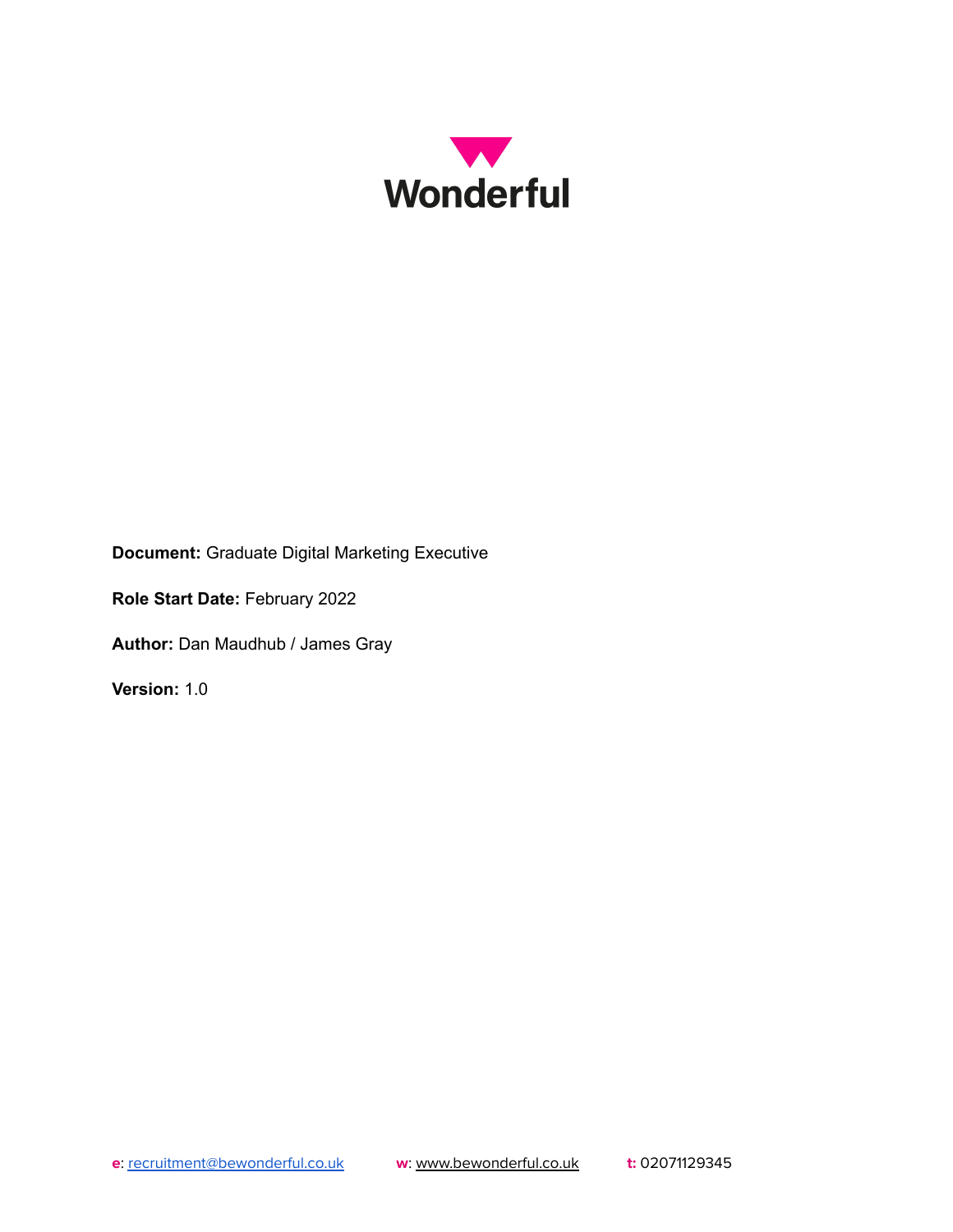# **A Wonderful Job Description:** Graduate Digital Marketing Executive

## **Agency Overview:**

Wonderful is an award-winning agency that is built on trusted reputation and superior digital and creative services for Start-Ups, SME's, large corporate organisations and government clients. We have worked with big brands such as Diageo, Mind, Glaucoma UK, Kiddylicious, RBLI, Menzies, Wahl, DerbySoft, KLM, Dreamland, Slush Puppie & Pizza Express to name a few!

Wonderful is renowned for providing game-changing creative solutions that deliver results and business growth.

Our company culture and ethos are important in who we are and what we deliver. Our values of Clarity, Collaboration and Growth drive our continual desire to grow and improve, creating the environment that empowers and challenges our Wonderful people to do great work.

Working for Wonderful doesn't put you in a box. You'll also have the ability to impact wider parts of the business; contribute to departmental knowledge sharing; as well as getting involved with the Wonderful Foundation, our charitable arm, delivering support & funding to those in need through team activities and campaigns.

Whilst we believe the best work happens when we collaborate in person, we do offer a hybrid-working policy which takes full advantage of the technologies, systems and processes which underpin our operations. Our new HQ at The WonderHub, in Maidstone, is a vibrant, yet professional working environment in a great location with excellent amenities including kitchens, showers and breakout spaces (as well as the obligatory agency drinks fridge & table tennis table).

### **Job Description:**

We are looking for a confident Graduate Digital Marketing Executive with a genuine passion for technology and marketing to assist in the execution and optimization of our online marketing efforts for our wide range of clients.

The successful candidate will be required to work as part of the digital team and will focus upon a range of digital disciplines including SEO, PPC, Creative, Content, E-Mail, Social, CRM and Analytics, with huge scope for development and learning with support from the Senior Digital Marketing Exec and Head of Digital. Understanding & drawing insight from the data behind the results of these activities is also an advantage.

Your collaborative ethos will enable you to work closely with other members of the digital and tech teams to develop impactful solutions. You will need to be a problem solver and a great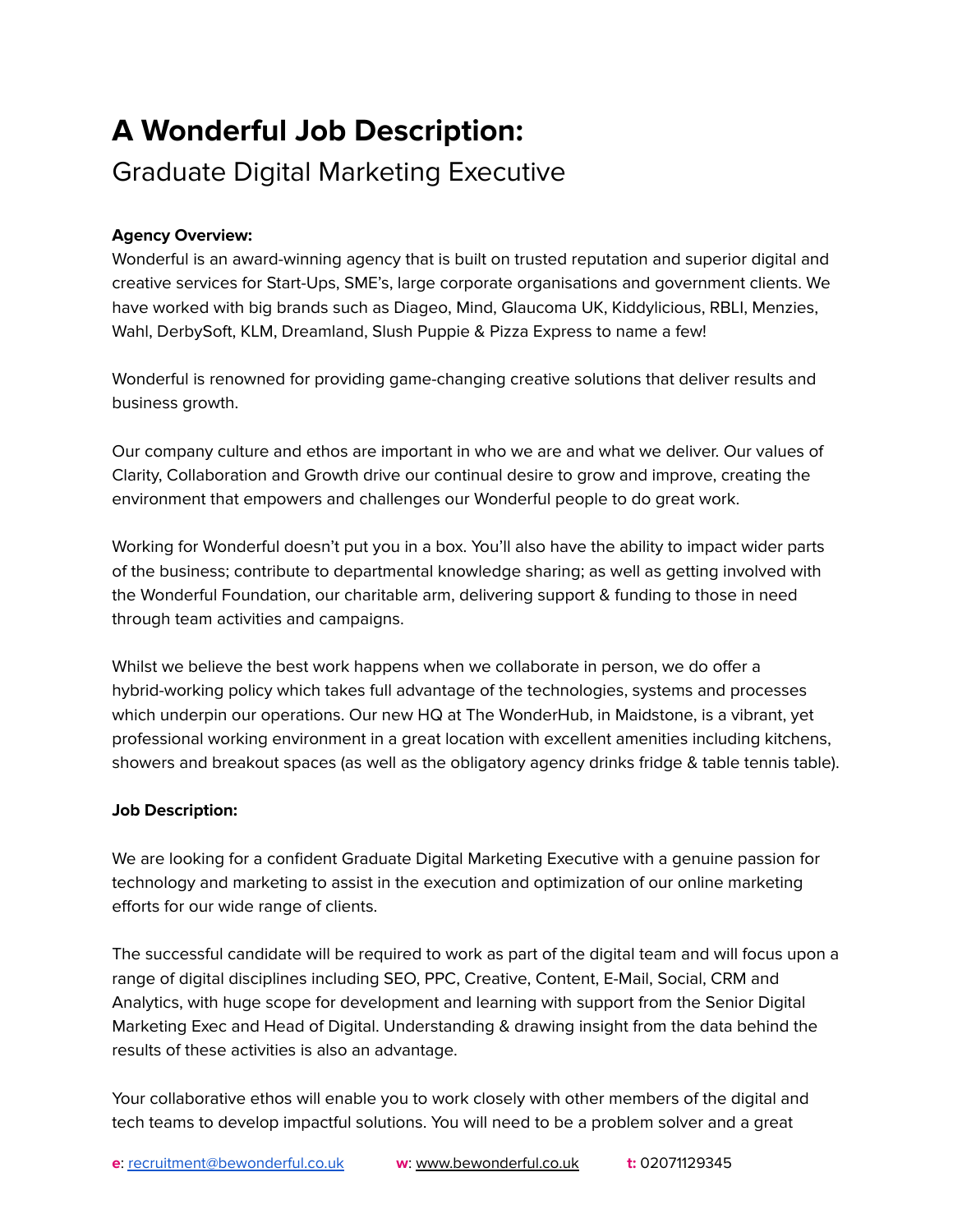communicator, and to be able to work in a very fast paced environment. No day will be exactly the same, so excellent time management will enable you to deliver everything from blog content optimised for digital to social media schedules and ad copy.

## From our Head of Digital:

"This is a hugely exciting role for a fresh, talented graduate to start their digital journey and develop their skills in a fast-growing agency. I'm looking for someone who's graduated in marketing, digital, or advertising, ideally with some hands-on digital experience in some (or all) of the main disciplines. You'll also need to have an appetite to learn and grow. A legitimate interest in, or passion for, digital marketing is a huge advantage. Being a "people person" and a strong communicator really helps in this role, too."

We are looking for team members that are interested in a long-term career with Wonderful, and want to learn and grow with us. If you think you could achieve the goals set out in this role and would enjoy the work we do we encourage you to apply regardless of your background. We have an extensive interview process that may include completing tasks and getting to know your potential colleagues that will allow you to experience our culture first hand.

Duties may vary from time to time without changing the nature of the post or the level of responsibility. The post holder may also be required to carry out any other duties as required by their line manager.

### **Core activities:**

- Collaborative input on SEO, PPC, Creative, Content, E-Mail, Social and CRM strategies.
- On-Site SEO Ability to understand SEO audits and keyword research to implement a number of on-site remedial activities such as creation of optimised meta data & alt tags, internal link building, and expansion of on-page content, with the aim of the page or site ranking well on search engines.
- Social Media Helping clients to develop a distinct online presence through social media channels such as Facebook, Twitter, YouTube and Instagram by researching, planning & strategically scheduling content accordingly. Some community management may also be required for some clients.
- PPC/Paid Social Advertising contributing to campaign planning, audience segmentation, ad copy / imagery and bids/budget optimisations with the wider team.
- Content creation Coordinate and create compelling, search engine optimised written content such as blogs, articles and press releases for use across relevant channels, working with the wider team. Occasional graphic design / creative outputs may also be needed (with support from our design team as required).
- Liaise with other team members and account managers to ensure client strategies are being delivered.
- Stay up-to-date with digital media developments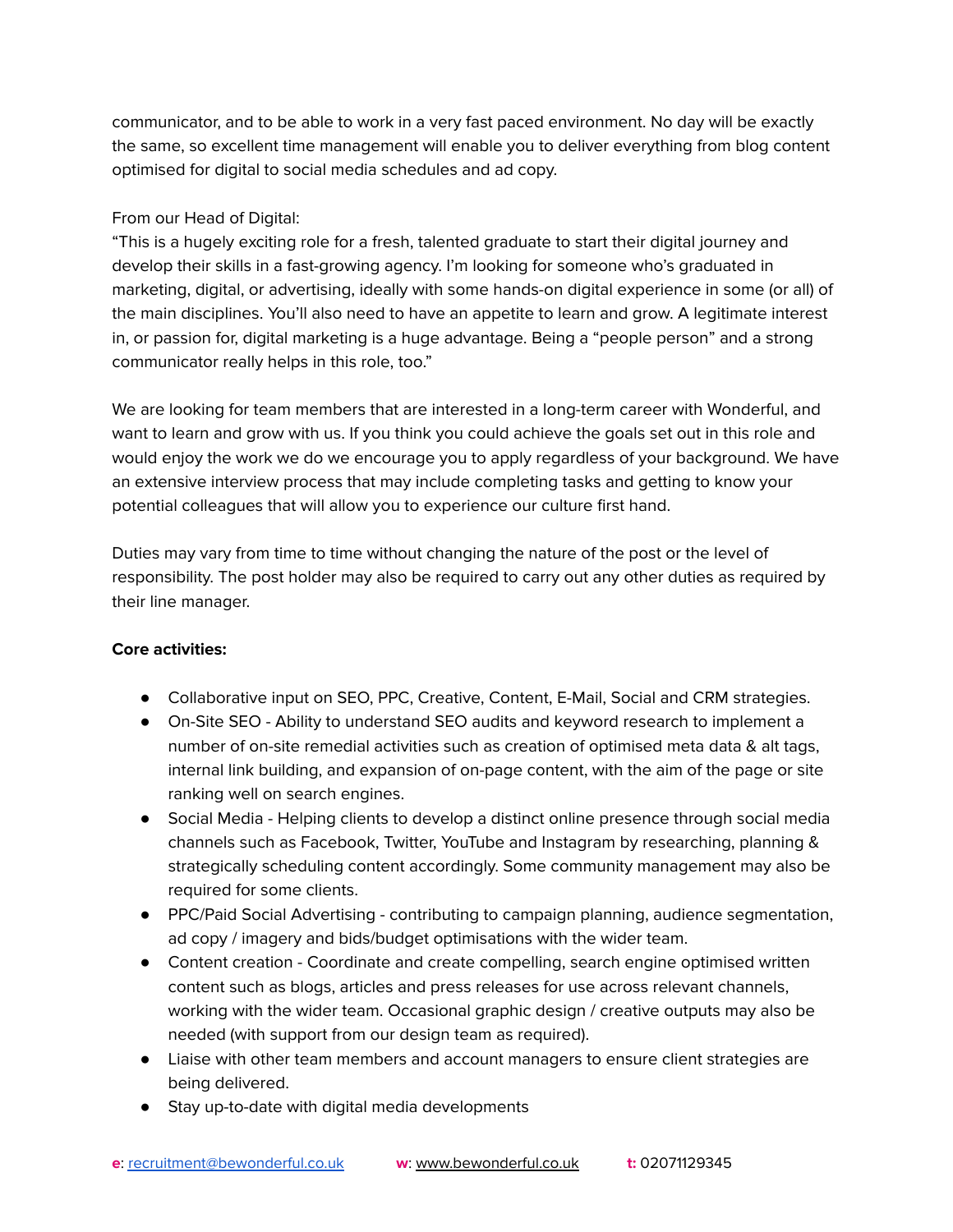- Provide creative ideas for content marketing and update website
- Collaborate with designers to improve user experience
- Measure performance of digital marketing efforts using a variety of Web analytics tools (Google Analytics, WebTrends etc. as well as OmniBI)

#### **Core Requirements:**

- Degree-level qualification or higher in Marketing, Digital, or Technology disciplines.
- Google Fundamentals of Digital Marketing qualifications (and above) desirable
- SEO and Paid Media qualifications (SEMRush, CIM, IDM) also an advantage.
- Excellent understanding of digital marketing concepts and best practice, staying up-to-date with digital media developments.
- Experience with social media, both organic and paid
- Experience with Google Analytics, Adwords
- Experience with email campaigns and CRM, particularly HubSpot, also an advantage
- Report on web performance metrics & analyse digital campaign success.
- Monitor ROI and KPIs & provide insight through OmniBI.
- Graphic Design / Adobe Suite (Photoshop, Illustrator, Premiere, After Effects) experience an advantage.
- Confident, dynamic, ambitious and creative & able to act quickly on new ideas.
- An ability to multitask and perform under tight deadlines
- Strong verbal and written communication skills

### **Benefits:**

- 23 days holiday per year
- 3 additional volunteering days per year
- Company pension
- £500 training budget per year
- £300 technology budget
- Employee perks scheme including rewards, bonuses, discounts, freebies, health & wellbeing offerings and more
- Regular team events & away days
- Flexible Working policy 2 days working at The WonderHub, our modern town-centre studio & co-working space, with the remainder remote/from home as you choose.
- Parking allowance